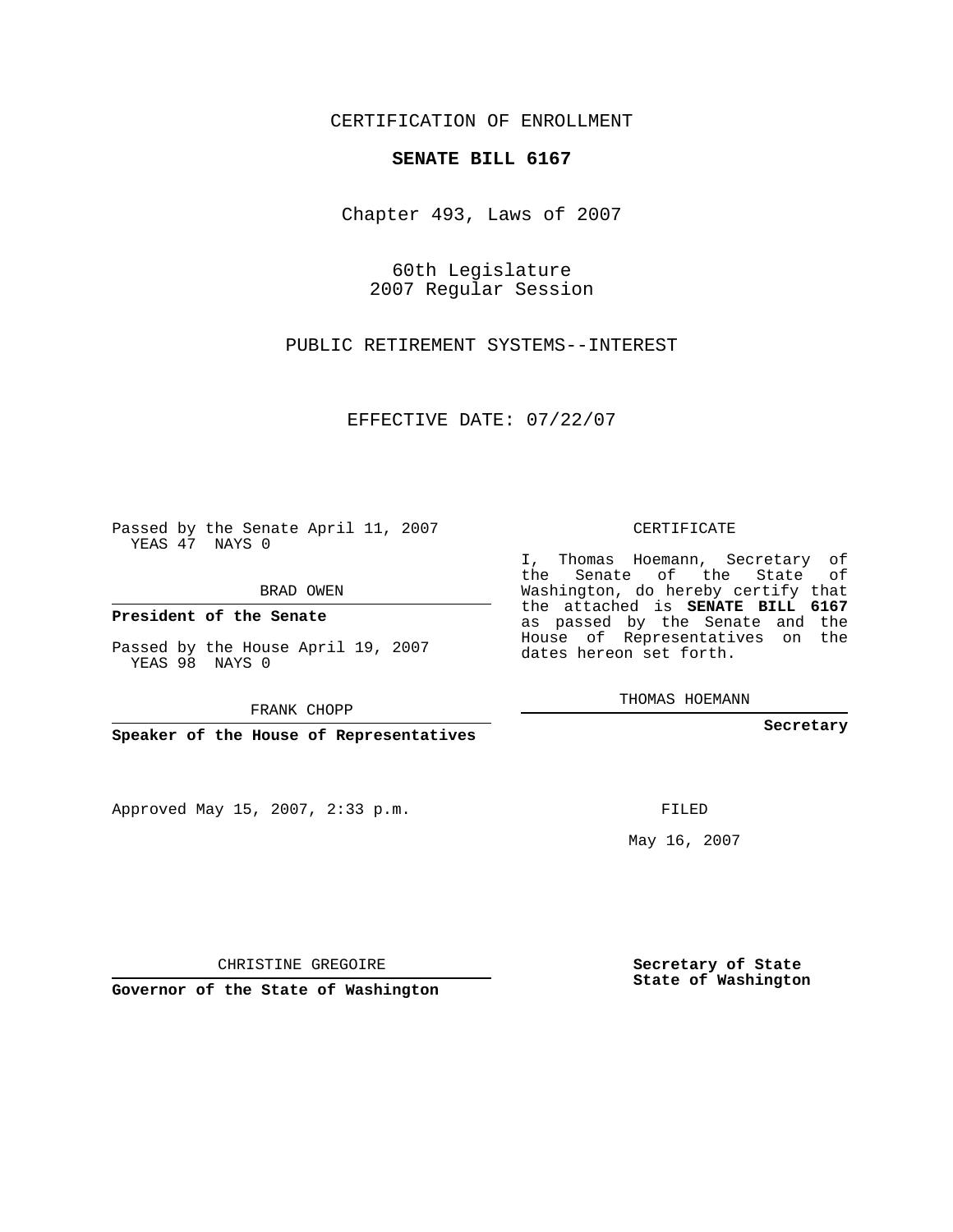## **SENATE BILL 6167** \_\_\_\_\_\_\_\_\_\_\_\_\_\_\_\_\_\_\_\_\_\_\_\_\_\_\_\_\_\_\_\_\_\_\_\_\_\_\_\_\_\_\_\_\_

\_\_\_\_\_\_\_\_\_\_\_\_\_\_\_\_\_\_\_\_\_\_\_\_\_\_\_\_\_\_\_\_\_\_\_\_\_\_\_\_\_\_\_\_\_

Passed Legislature - 2007 Regular Session

**State of Washington 60th Legislature 2007 Regular Session**

**By** Senators Pridemore, Zarelli and Prentice; by request of Department of Retirement Systems

Read first time 03/26/2007. Referred to Committee on Ways & Means.

 AN ACT Relating to clarifying the director's authority to determine interest in certain public retirement systems; and adding a new section to chapter 41.50 RCW.

BE IT ENACTED BY THE LEGISLATURE OF THE STATE OF WASHINGTON:

 NEW SECTION. **Sec. 1.** A new section is added to chapter 41.50 RCW to read as follows:

 (1) The director shall determine when interest, if provided by a plan, shall be credited to accounts in the public employees' retirement system, the teachers' retirement system, the school employees' retirement system, the public safety employees' retirement system, the law enforcement officers' and firefighters' retirement system, or the Washington state patrol retirement system. The amounts to be credited and the methods of doing so shall be at the director's discretion, except that if interest is credited, it shall be done at least quarterly.

 (2) Interest as determined by the director under this section is "regular interest" as defined in RCW 41.40.010(15), 41.32.010(23), 41.35.010(12), 41.37.010(12), 41.26.030(23), and 43.43.120(8).